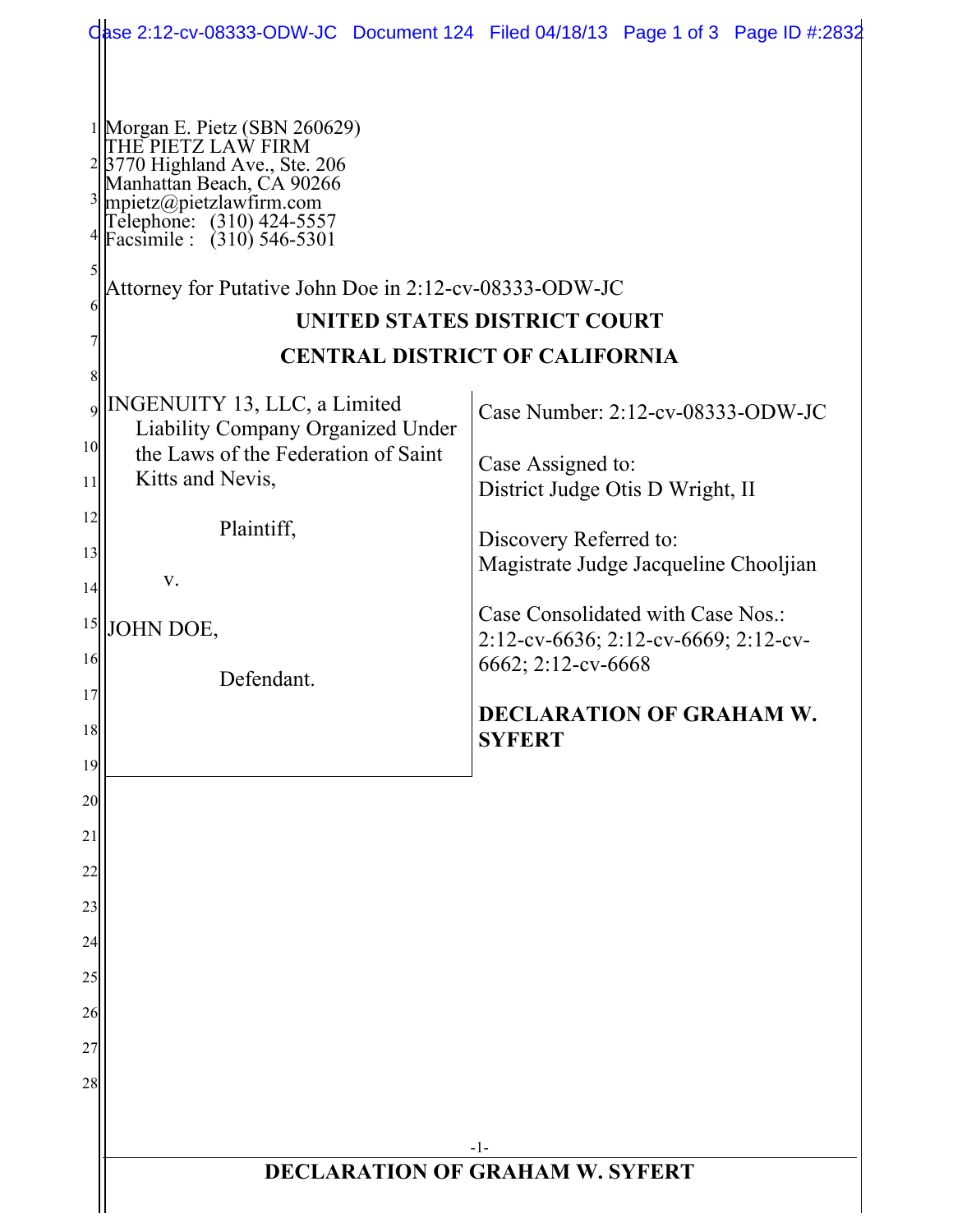## **DECLARATION OF GRAHAM W. SYFERT**

2 3 I, Graham W. Syfert, have personal knowledge of the facts alleged herein and hereby aver as follows:

1. I am a member in good standing of the State Bar of Florida, duly admitted to the practice of law in the state and federal courts of the State of Florida.

2. I have represented various clients in cases brought by the law firm Prenda Law, Inc. Notably, I was counsel of record for a defendant in *Sunlust Pictures v. Nguyen*, M.D. Fl. No. 8:12-CV-1685 ("*Sunlust*") and conducted the hearing wherein Mark Lutz was rebuked by Judge Scriven for attempting to defraud the Court. (*See* Dec'l. of Morgan E. Pietz re: Prenda Law, Inc., Exhibit N, ECF No. 40-2).

3. I have reviewed Exhibit LL (ECF No. 117-2 at pp. 6-20) in the above entitled action and hereby affirm that it is a true and correct copy of John Steele's answer to the Florida bar complaint I filed against him for impersonating a Florida Attorney, Florida Bar File 2012-403511(B), and that document that I received from the Florida Bar in that matter.

4. Red pen mark asterisks were added next to the section captioned "Affidavit of Mark Lutz" and these asterisk were added by a party other than myself or the Florida Bar. The ECF filing stamps were added to the top of the document upon Mr. Pietz's filing, and footer stamps were added to the bottom of the document (presumably by Mr. Peitz), but no other alterations to the substance of the document has been made

26 27

28

1

4

5

6

7

8

9

10

11

13

12

14

15

16

17

18

19

20

21

22

23

24

25